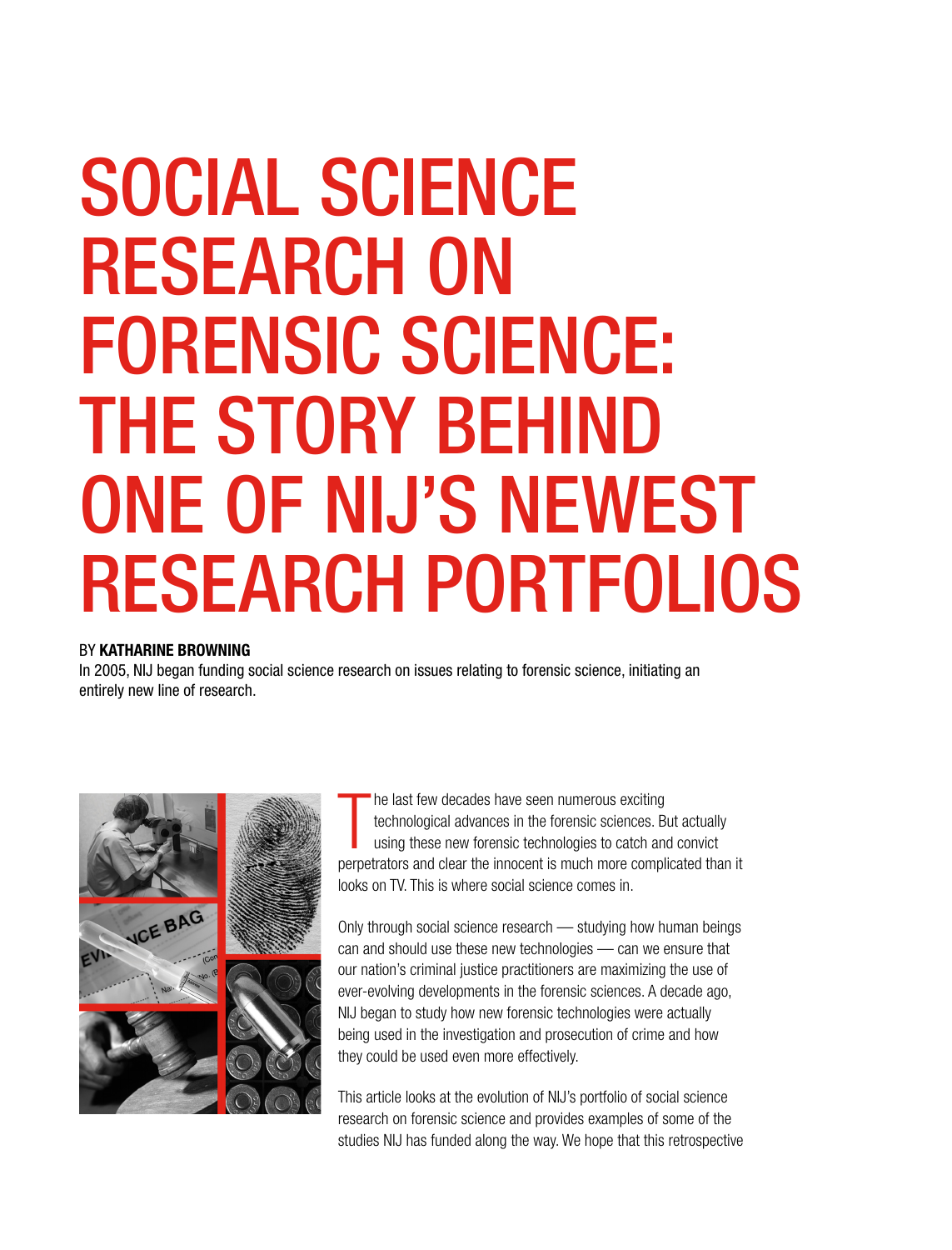— of how we got from there to here in just 10 years — will inspire other innovative ideas as new technological advancements are adopted in the field of criminal justice.

# In the Beginning …

In 2004, staff from NIJ's Office of Research and Evaluation (ORE) and what is now known as the Office of Investigative and Forensic Sciences (OIFS) began working together to explore how DNA was being used in investigations. At that time, these two sides of the house pursued fairly independent research agendas; each had its own discrete topics of interest. ORE focused on a wide variety of social science research. OIFS administered funding from two primary sources: the DNA Initiative and Coverdell funds, designed to increase public crime laboratories' capacity to handle the growing amount of forensic evidence they received for analysis.

Although a small portion of the DNA Initiative money was used for basic and applied research and development, primarily in the area of forensic DNA, almost no social science research investigated the impact of all this funding or how the explosion in new forensic technologies and techniques was affecting the criminal justice system.

Why is understanding this human impact so important? Two reasons. First, it provides crucial feedback from the "consumers" — in this case, crime laboratories and police departments, the judiciary and crime victims, prosecutors and defense counsel, corrections professionals who use forensic technologies, and the policymakers who must make decisions on how best to spend precious fiscal resources. Second, the introduction of new technologies and techniques alone does not tell us whether they are effective in improving criminal justice outcomes. Social science research can shed light on changes in those outcomes.

Considering that the nation was investing significant dollars to improve forensic tools and processes, examining the impact this investment had on the criminal justice system seemed reasonable. NIJ's social scientists started asking "So what?" questions:

- Are we getting more "justice" as a result of advances in the forensic sciences?
- Is forensic evidence being used as efficiently and effectively as possible in criminal investigations and prosecutions?
- What impact do forensic science advancements have on criminal justice policies and procedures in police departments and crime laboratories, in courthouses and prisons, and among victimservices providers?

# Building a Shared Understanding of Each Other's Science

First, it is important to understand that although they share the same understanding of scientific principles and the importance of science, social scientists and physical scientists come from different backgrounds. Ten years ago, NIJ's social scientists had a limited understanding of the forensic disciplines (such as ballistics; DNA; or hair, fiber or fingerprints) and the daily issues facing forensic scientists in the nation's crime laboratories. They tended to look at forensic science and crime laboratory issues as one part of the larger system of justice. Similarly, NIJ's forensic scientists were not accustomed to looking at their disciplines through a social science lens. Instead, they focused on how to improve science and enhance laboratory capacity and operations.

What the social and forensic sciences perspectives did share was a commitment to using scientific methods to improve public safety by helping criminal justice practitioners do their jobs better. Their common commitment and shared scientific penchant for operating beyond their comfort zones allowed NIJ to start developing a new vocabulary. The program development process behind NIJ's social science research on forensic science involved years of outreach to the field and discussions among NIJ's social and physical scientists to discover the important research questions. However, when we looked outside NIJ for research proposals, we quickly discovered a paucity of researchers with expertise in both social science and forensic science.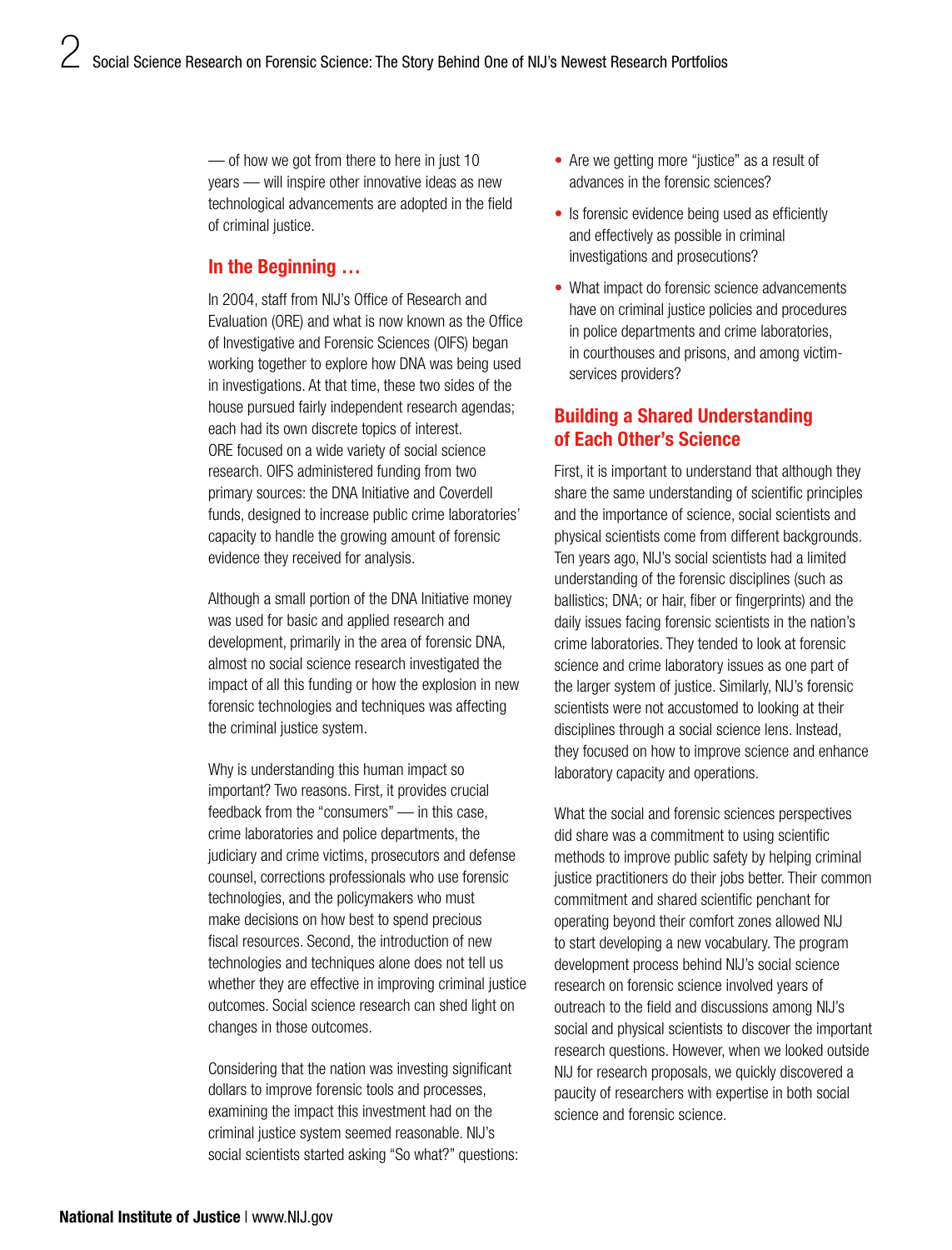Because social scientists did not fully understand the challenges that crime laboratories and forensic examiners faced, they tended to submit research proposals to open calls for research in this area that, although sound from a methods perspective, were not particularly relevant to practitioners or contained errors regarding the use of forensic science in the field. We encountered the opposite problem with forensic scientists, who submitted very relevant social science research proposals that were weak in social science methods.

To compound the problem, forensic science academics and their social science counterparts in criminology, sociology and psychology frequently work in entirely different departments in colleges and universities. They traditionally did not collaborate in these vastly different areas, making it difficult for them to team up on research proposals in response to NIJ solicitations.

As a result of these challenges, NIJ's early solicitations for social science research on forensic science resulted in only one or two fundable proposals in the first few years; the Institute actually had greater success in generating relevant research using more directed studies in which it specified the research questions to be addressed. The research community at large is often a source of new and innovative research ideas, yet with this portfolio, we found that generating interest in studying these issues took some time, particularly in the academic community. The reasons for this are not clear, but perhaps the stovepiped nature of academia made it difficult for researchers to see this as a viable new field of research for their departments.

NIJ developed this hybrid expertise (combining the forensic and social sciences) through workshops and working groups. The Institute held its first forensic science workshop for social scientists in 2008, and this discussion helped inspire a group of social scientists to get together and think through the forensics-practitioner issues more thoroughly. By 2011, NIJ's solicitation for social science research on forensic science yielded several solid proposals, and we were able to fund five projects. The trend continued in 2013, when we funded seven projects.

# The Three "Waves" That Built the Portfolio

NIJ's portfolio of social science research on forensic science was built in three "waves." Each wave gained strength from the ebb of the previous wave as research findings and expertise in the field grew.

Research in the first wave (2005-2007) asked basic questions, such as "How often is forensic evidence used in criminal cases?" The second wave (2007-2009) began to focus on emerging issues and "hot topics" surrounding DNA databases, improving the processing of impression evidence, and tackling evidence backlogs in police departments. The third wave, which began in 2010, focused primarily on findings and recommendations by the National Academy of Sciences in its seminal report *Strengthening Forensic Science in the United States: A Path Forward*. In fiscal year 2015, we are entering the fourth wave as we assess and build on what we have learned to date and explore new areas in forensic science, such as digital forensics, ballistics and crime-scene scanning technology.

# Wave One (2005-2007)

# Using DNA to Solve Property Crimes

Inspired in part by the U.K.'s expanded use of forensic DNA to solve nonviolent crimes, NIJ launched a multisite demonstration field experiment to see whether collecting DNA in property crimes could solve more burglaries and have an impact on low clearance rates. Five jurisdictions (Denver, Los Angeles, Orange County [California], Phoenix and Topeka) ran randomized controlled trials. An evaluation found that, compared to using traditional investigative methods, collecting DNA in property crimes led to twice as many suspect identifications, arrests and prosecutions. Learn more at [NIJ.gov, keywords: dna](http://nij.gov/topics/forensics/evidence/dna/property-crime/Pages/welcome.aspx)  [property crimes.](http://nij.gov/topics/forensics/evidence/dna/property-crime/Pages/welcome.aspx)

• Read an *NIJ Journal* article about the research, "DNA Solves Property Crimes (But Are We Ready for That?)," at [NIJ.gov, keyword: 224084.](http://nij.gov/journals/261/pages/dna-solves-property-crimes.aspx)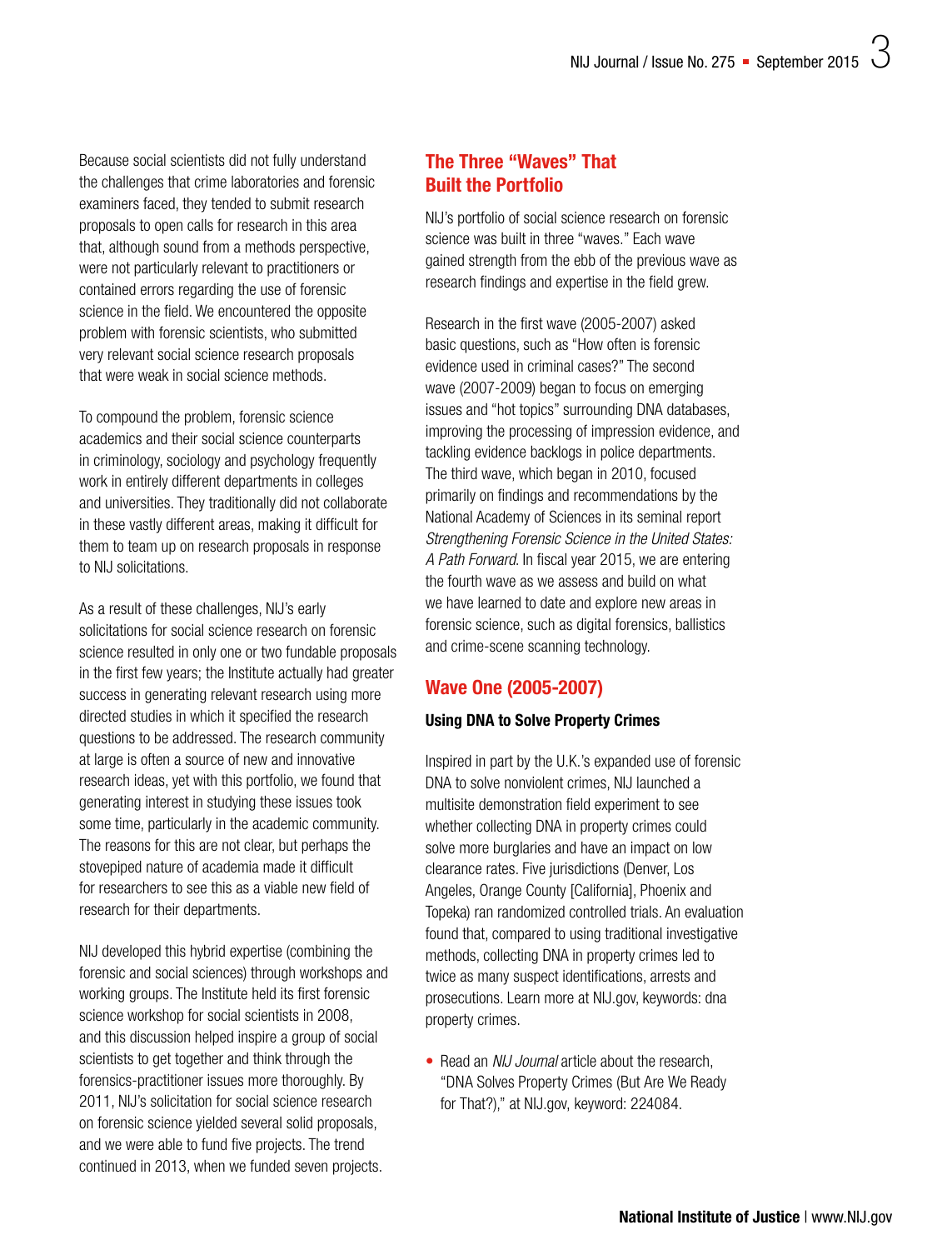## Impact of Federal Funding on Backlog of DNA Samples in Crime Laboratories

A critical question for the nation was what impact funding was having on the effort to reduce the backlog of DNA samples in crime laboratories. An evaluation that generated baseline data revealed that, despite federal assistance, the backlog of DNA crime-scene evidence in state and local laboratories had increased considerably between 2002 and 2005. Further analysis revealed that the increase was due to a combination of factors, including the influx of crime scene evidence from property crime offenses, which NIJ has reported on extensively since this initial study. Read an abstract and access the final report at [NIJ.gov, keyword: 225803.](http://nij.gov/publications/pages/publication-detail.aspx?ncjnumber=225803)

# The Role of Forensic Evidence in Criminal Justice Processes

Researchers examined the role of forensic evidence in solving five felony crimes (aggravated assault, burglary, homicide, rape and robbery) in five jurisdictions. Overall, the findings suggested that law enforcement officers determined which forensic evidence from crime scenes would be sent to the laboratory for analysis; this means that officers were exercising significant discretion in deciding evidenceexamination priorities and practices. The researchers made 10 important recommendations, which formed the basis of the fiscal year 2011 Social Science Research on Forensic Science solicitation. Read an abstract and access the final report at [NIJ.gov,](http://nij.gov/publications/Pages/publication-detail.aspx?ncjnumber=231977)  [keyword: 231977.](http://nij.gov/publications/Pages/publication-detail.aspx?ncjnumber=231977)

# The Impact of Forensic Evidence in Law Enforcement Processes

In this project, researchers tracked the use of forensic evidence in five types of cases (homicide, sexual assault, aggravated assault, robbery and burglary) in two jurisdictions. One key finding was that forensic evidence was being collected in almost all homicides and most sexual assaults, but the rate dropped considerably in aggravated assaults, robberies and burglaries. Another key finding was that convicted defendants in cases with probative forensic evidence received longer sentences than convicted defendants in cases where there was no forensic evidence.

Read an abstract and access the final report at [NIJ.gov, keyword: 236474](http://nij.gov/publications/Pages/publication-detail.aspx?ncjnumber=236474).

# Wave Two (2007-2009)

Science — and building evidence and knowledge — is often a slow, deliberate process. It is not for the impatient. As we waited for results from the first wave of rigorous studies, NIJ's scientists attended forensics conferences and discussed issues with crime laboratory personnel. Our social and forensic scientists met regularly to identify emerging issues, and during these years, we funded a range of interesting projects.

# Forensic Evidence Not Sent to the Laboratory for Analysis

Researchers conducted a nationwide survey of 2,000 police departments to estimate the number of unsolved criminal cases involving forensic evidence that had not been submitted to crime laboratories for analysis. They found that evidence had not been sent to the laboratory in 14 percent of open homicides, 18 percent of open rape cases and 23 percent of open property crime cases. NIJ has reported extensively on these findings, including the reasons police, at that time, said they did not send forensic evidence to the laboratory. Read an abstract and access the final report at [NIJ.gov, keyword: 228415](http://nij.gov/publications/pages/publication-detail.aspx?ncjnumber=228415).

• Read an *NIJ Journal* article, "Untested Evidence: Not Just a Crime Lab Issue," at [NIJ.gov,](http://www.nij.gov/journals/266/Pages/untested.aspx)  [keyword: 230417.](http://www.nij.gov/journals/266/Pages/untested.aspx)

# The Deterrent Effect of DNA Databases

Looking at a large number of offenders who were released from the custody of the Florida Department of Corrections between 1996 and 2004, researchers attempted to determine whether an offender's knowledge that his or her DNA profile was in a law enforcement database deterred additional offending. The results showed that offenders who had their DNA recorded in a database were likely to be rearrested and reconvicted more quickly than those who did not. Read an abstract and access the final report at [NIJ.gov, keyword: 236318](http://nij.gov/publications/Pages/publication-detail.aspx?ncjnumber=236318).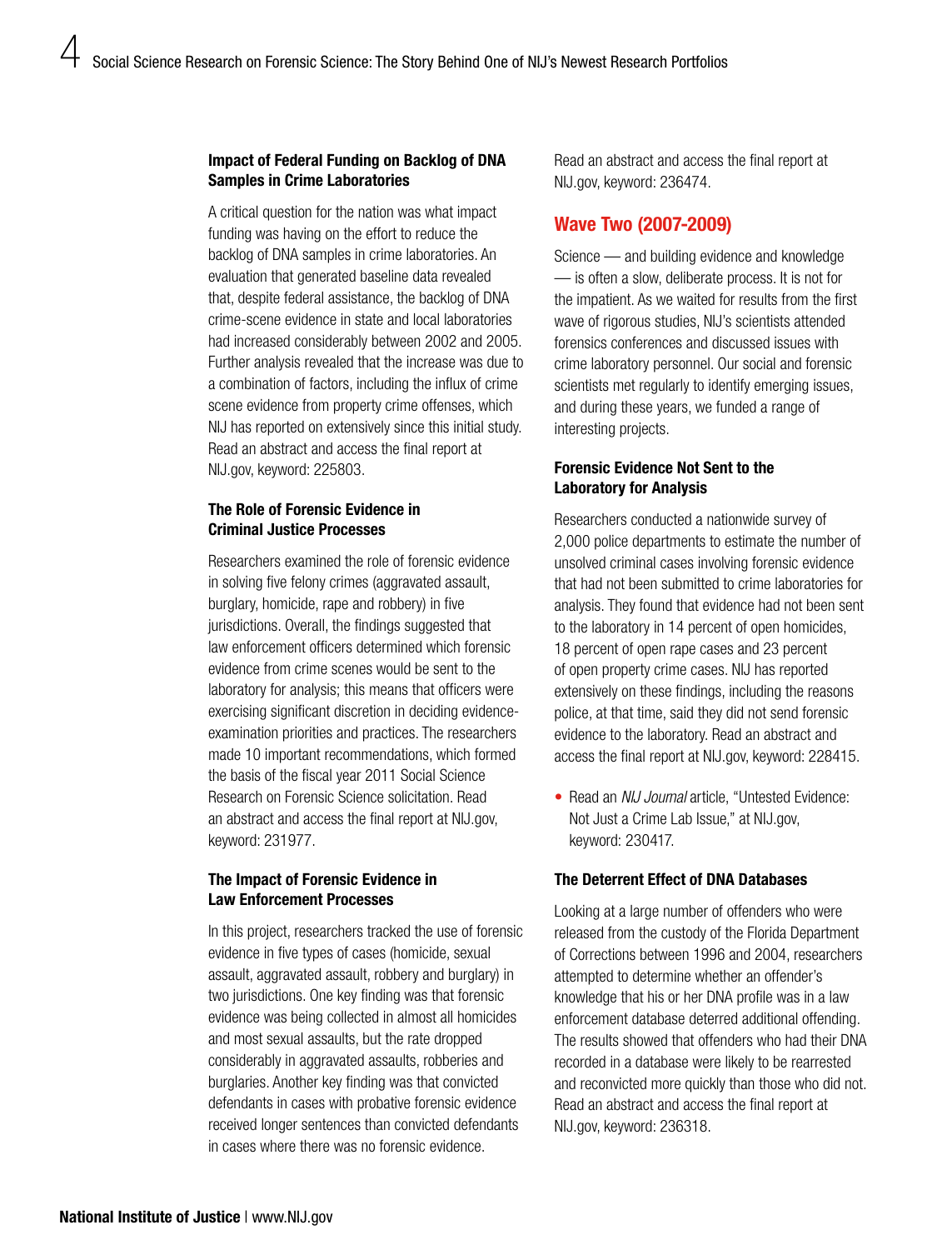## Processing Evidence in Drug Cases

Researchers looked at 10 jurisdictions to determine how evidence in controlled substances cases was processed and, in particular, what role the forensic analysis played in the prosecutor's decisions about filing charges, pretrial plea negotiations and posttrial convictions. The researchers found considerable variation among the jurisdictions. For example, jurisdictions often did not use (or require) laboratory drug analysis results as part of the charging process; in many jurisdictions, the charging decisions were tied to a field test and not to a confirmatory analysis. Read an abstract and access the final report at [NIJ.gov,](http://nij.gov/publications/Pages/publication-detail.aspx?ncjnumber=233830)  [keyword: 233830.](http://nij.gov/publications/Pages/publication-detail.aspx?ncjnumber=233830)

#### Collecting DNA From Juveniles

After examining laws, policies and practices, researchers reported that in 2010, 30 states collected DNA from juveniles. Although all states had provisions for expunging DNA profiles and samples, few expungements actually occurred, and the burden typically fell on the offender to request expungement. Read an abstract and access the final report at [NIJ.gov, keyword: 237193.](http://nij.gov/publications/Pages/publication-detail.aspx?ncjnumber=237193)

# Postconviction DNA Testing and Wrongful Convictions

In 2008, researchers set out to estimate the rate of possible wrongful convictions in sexual assaults or homicides in Virginia from 1973 to 1987 — and to identify factors that could predict wrongful convictions. Evidence from 634 cases in which physical evidence was still available was sent to a private laboratory for DNA analysis. The results revealed that the person who was convicted of the crime was not consistent with the DNA profile in 7.8 percent of the cases, and the results supported exoneration in 5.3 percent of the cases. Read an abstract and access the final report at [NIJ.gov, keyword: 238816](http://nij.gov/publications/Pages/publication-detail.aspx?ncjnumber=238816).

• Learn more about research on DNA's role in uncovering wrongful convictions at [NIJ.gov,](http://nij.gov/topics/justice-system/wrongful-convictions/pages/role-of-dna.aspx)  [keywords: wrongful conviction dna](http://nij.gov/topics/justice-system/wrongful-convictions/pages/role-of-dna.aspx).

#### Including Arrestees in DNA Databases

This project examined the policies, practices and implications of including arrestees in state and federal DNA databases. At the time of the study, 28 states had laws authorizing DNA collection from individuals arrested for or charged with certain offenses. These laws varied across states, particularly with respect to qualifying offenses, point of collection and analysis, and expungement procedures. Read an abstract and access the final report at [NIJ.gov, keyword: 242812](http://nij.gov/publications/Pages/publication-detail.aspx?ncjnumber=242812).

• Read an *NIJ Journal* article about the interim findings, "Collecting DNA From Arrestees: Implementation Lessons," at [NIJ.gov,](http://www.nij.gov/journals/270/pages/arrestee-dna.aspx)  [keyword: 238484.](http://www.nij.gov/journals/270/pages/arrestee-dna.aspx)

# Wave Three (2010-2015)

By 2010, the first five years of social science investment into forensic science began to yield significant progress. Researchers around the country were developing expertise in the burgeoning field, resulting in better research proposals and an expanded pool of researchers submitting proposals in response to our solicitation. Findings from the research initiated in waves one and two were beginning to come in. In addition, the National Academy of Sciences released its seminal report *Strengthening Forensic Science in the United States: A Path Forward.* Access the full report at [NIJ.gov,](http://nij.gov/publications/Pages/publication-detail.aspx?ncjnumber=228091)  [keyword: 228091](http://nij.gov/publications/Pages/publication-detail.aspx?ncjnumber=228091).

These three factors coalesced with a growing awareness that many police departments around the country possessed evidence from sexual assault cases that had not been sent to a crime laboratory for analysis. Since 2010, NIJ has funded a number of social science research projects to improve the use of forensics in solving sexual assaults.

#### Untested Sexual Assault Kits in Los Angeles

By fall 2008, the Los Angeles sheriff and police departments had custody of nearly 11,000 sexual assault kits (SAKs) that had not been sent to a crime laboratory for analysis. When officials decided to have them DNA-tested, researchers looked at two random samples in an effort to help understand the value in terms of solving crimes and garnering justice for the victims and society — of testing the SAKs. Read an abstract and access the final report at [NIJ.gov,](http://nij.gov/publications/Pages/publication-detail.aspx?ncjnumber=238500)  [keyword: 238500](http://nij.gov/publications/Pages/publication-detail.aspx?ncjnumber=238500).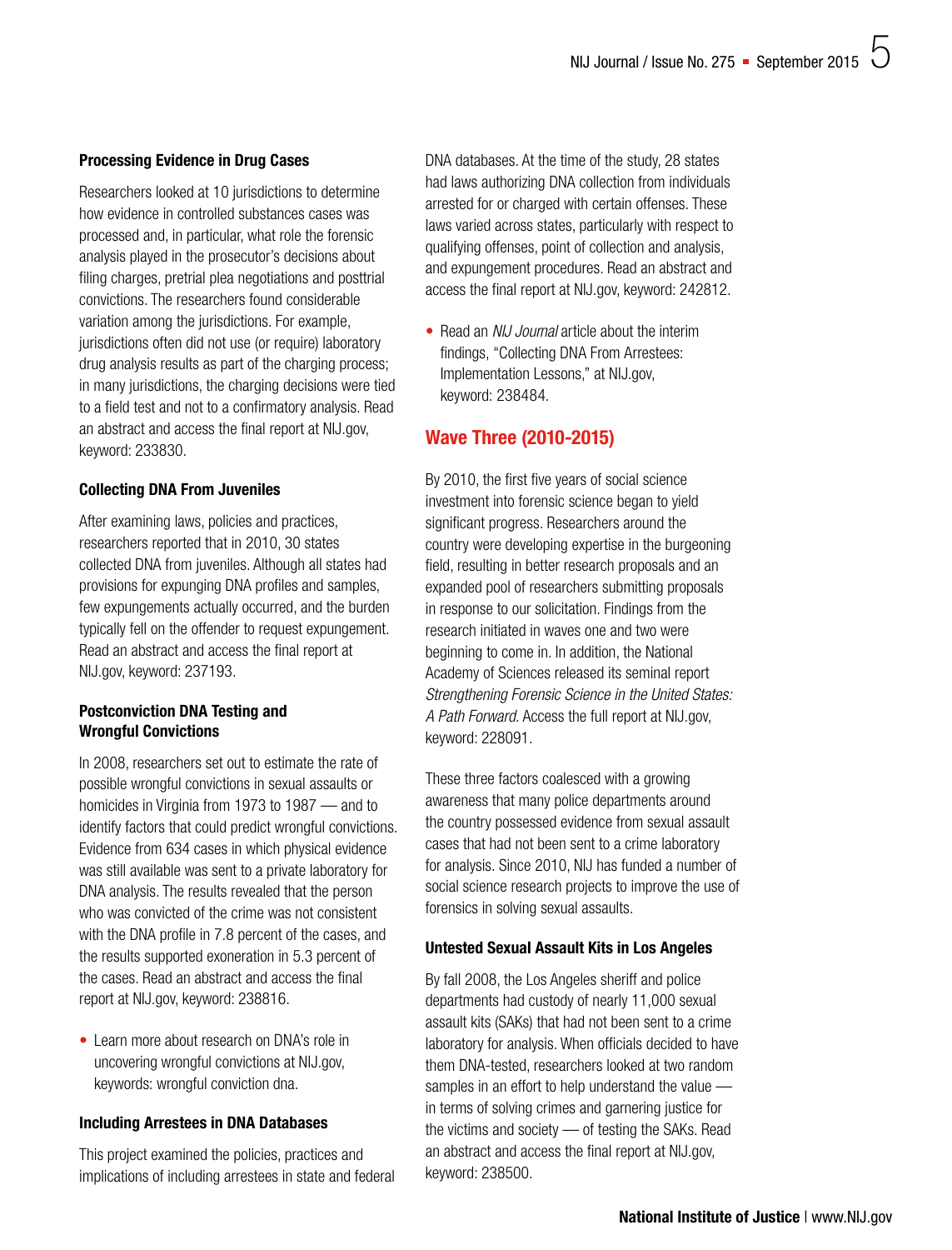• Read an *NIJ Journal* article about the research in L.A., "Solving Sexual Assaults: Finding Answers Through Research," at [NIJ.gov, keyword: 238483.](http://nij.gov/journals/270/Pages/answers-through-research.aspx)

# "Action Research" on Untested SAKs in Houston and Detroit

This "action-research" project sought to determine why SAKs had not been sent to the crime laboratory for testing in Wayne County, Michigan (Detroit), and Houston, Texas. Multidisciplinary teams explored how this situation developed, the nature of cases reflected in the untested kits, how victims should be notified if their case was reopened after many years, and what kind of training law enforcement officers need to make the best decisions about sending SAKs to the crime laboratory.

- Read an abstract and access the final report from Detroit at [NIJ.gov, keyword: 248680](http://nij.gov/publications/pages/publication-detail.aspx?ncjnumber=248680).
- Learn about the findings from Houston at <http://www.houstonsakresearch.org>.
- Read more about NIJ research on untested SAKs and watch interviews with the researchers at [NIJ.gov, keywords: untested kits](http://www.nij.gov/topics/law-enforcement/investigations/sexual-assault/Pages/untested-sexual-assault.aspx).

# Forensic Evidence and Criminal Justice Outcomes

Researchers looked at a random sample of evidence in sexual assault cases in Massachusetts between 2008 and 2010. They studied the relationship of the physical injury and forensic evidence to the criminal justice outcomes and, particularly, the role of evidence in cases with child victims, with stranger assailants, and in which sexual assault nurse examiners collected the evidence. The researchers found that about one-third of the cases involving adult victims who received a sexual assault exam were unfounded, and 41.2 percent of the founded incidents resulted in arrest. Consistent with prior research, documentation of physical force decreased the likelihood that a case was unfounded. Read an abstract and access the final report at [NIJ.gov, keyword: 248254](http://nij.gov/publications/Pages/publication-detail.aspx?ncjnumber=248254).

In addition to this research on using DNA to solve sexual assaults, in the third wave, NIJ has used a social science approach to study other forensic

sciences. For example, projects have evaluated how well the nation's ballistics (bullets and cartridge cases) database is working to solve gun crimes and have sought ways to improve the value of "cold" DNA hit investigations. Many of these projects are ongoing.

# Performance of the National Integrated Ballistic Information Network

Researchers evaluated the performance of the National Integrated Ballistic Information Network (NIBIN), operated by the Bureau of Alcohol, Tobacco, Firearms and Explosives (ATF). The researchers concluded that NIBIN "is a tool with massive untapped potential due in part to chronic underfunding and due to a limited vision of its capacity." Read an abstract and access the final report at [NIJ.gov,](http://nij.gov/publications/Pages/publication-detail.aspx?ncjnumber=243875)  [keyword: 243875](http://nij.gov/publications/Pages/publication-detail.aspx?ncjnumber=243875).

- Read an *NIJ Journal* article about the ballistics database evaluation, "Study Identifies Ways to Improve ATF Ballistic Evidence Program," at [NIJ.gov,](http://www.nij.gov/journals/274/Pages/ways-to-improve-nibin.aspx) [keyword: 247878.](http://www.nij.gov/journals/274/Pages/ways-to-improve-nibin.aspx)
- Watch William King and ATF Special Agent John Risenhoover's *Research for the Real World*  presentation about the study at [NIJ.gov, keywords:](http://www.nij.gov/multimedia/presenter/presenter-king-risenhoover/Pages/welcome.aspx)  [NIBIN seminar](http://www.nij.gov/multimedia/presenter/presenter-king-risenhoover/Pages/welcome.aspx).

# Solving Cold Cases With DNA

This project is examining DNA "cold" Combined DNA Index System (CODIS, the national criminal justice database of DNA profiles) hits — a DNA match to a person not previously suspected in a case — in two jurisdictions (Kansas City and Phoenix) to determine how police investigators and prosecutors use information generated from the hits. Results are expected in 2016. Read more about the grant at [NIJ.gov, keyword: 2010-DN-BX-0002](http://nij.gov/funding/awards/Pages/award-detail.aspx?award=2010-DN-BX-0002).

## Impact of Forensic Evidence on Arrest and Prosecution

Researchers are looking at a random sample of 2,500 cases in Connecticut to estimate the percentage of cases in which forensic evidence was collected from crime scene evidence, what kinds of evidence were collected, how such evidence was used throughout the system, and which types of evidence were most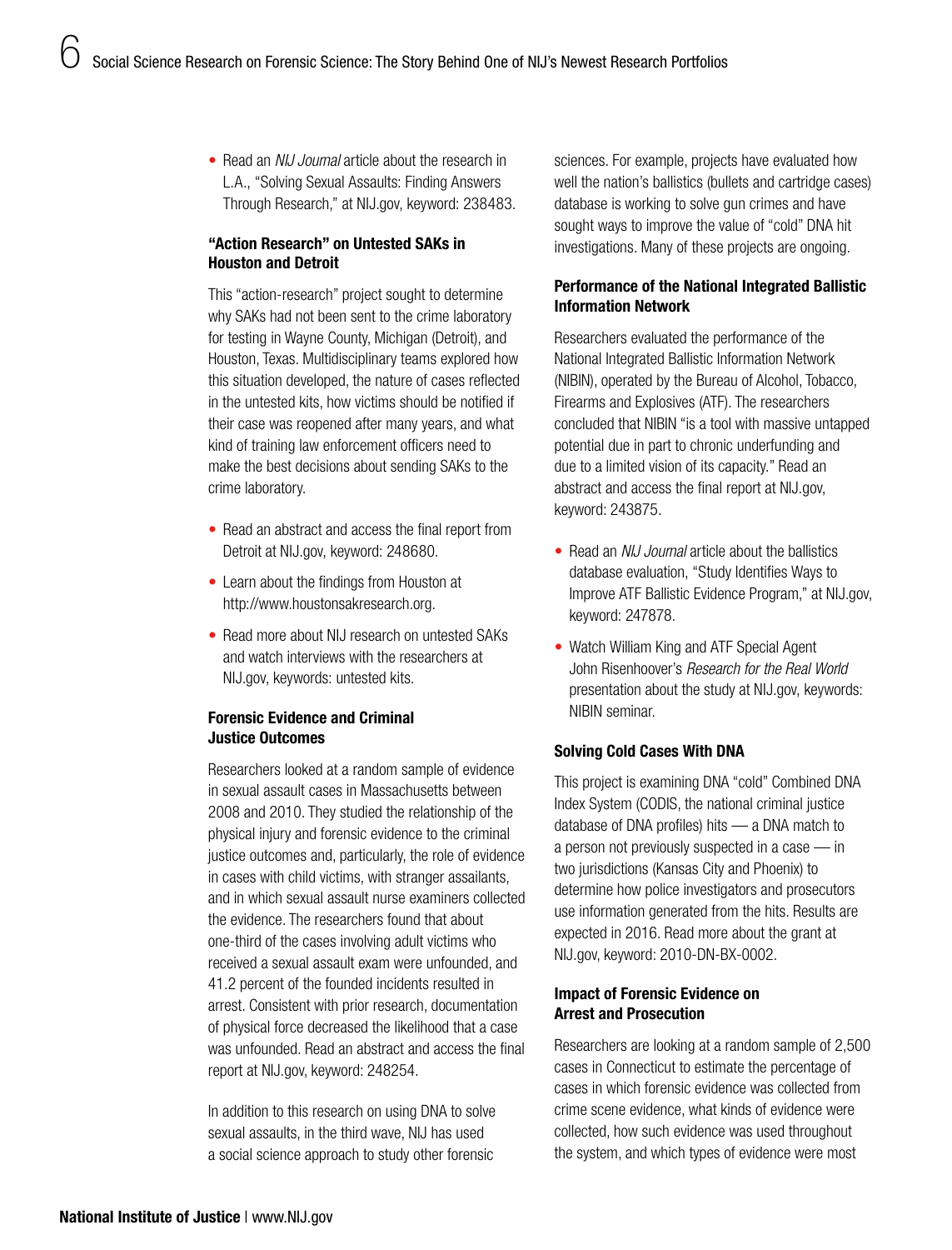effective in solving particular types of crimes. Results are expected in 2016. Read more about the grant at [NIJ.gov, keyword: 2011-DN-BX-0003.](http://nij.gov/funding/awards/Pages/award-detail.aspx?award=2011-DN-BX-0003)

## Improving the Use of Forensic Evidence

This project examines the use of forensic evidence in eight jurisdictions around the country. Researchers are interviewing law enforcement officers, forensic scientists and district attorneys and are tracking a sample of recent cases from investigation to adjudication. They also are analyzing data from the Bureau of Justice Statistics census of U.S. crime laboratories to determine what impact, if any, a laboratory's type of payment system and organizational structure have on its productivity and public safety. Finally, the researchers are conducting a national survey of prosecutors and defense counsel to better understand how forensic evidence affects the perceived strength of the case during pleabargaining and trial. Results are expected in late 2015. Read more about the grant at [NIJ.gov, keyword:](http://nij.gov/funding/awards/Pages/award-detail.aspx?award=2011-DN-BX-0004)  [2011-DN-BX-0004.](http://nij.gov/funding/awards/Pages/award-detail.aspx?award=2011-DN-BX-0004)

# Solving Homicides

This project looks at how investigators use both analyzed and unanalyzed evidence in homicide investigations. Working with the Cleveland (Ohio) Police Department, researchers are looking at the type of evidence collected (DNA, latent prints, firearms, trace, etc.) in approximately 300 homicides that occurred between 2009 and 2011. They also are interviewing investigators to determine why they selected specific items to send to the laboratory for analysis and how they used the laboratory results in their investigations. Results are expected in late 2015. Read more about the grant at [NIJ.gov, keyword: 2011-DN-BX-0007](http://nij.gov/funding/awards/Pages/award-detail.aspx?award=2011-DN-BX-0007).

# Moving Forward

Synthesizing social science findings and using them in innovative future research is key to helping criminal justice practitioners use advancements in forensic science as effectively and efficiently as possible in the laboratories, on the streets and in our courtrooms.

One way NIJ ensures that our investments are relevant and cutting-edge is by engaging directly with the field.

For example, in 2013, we invited 25 of the nation's top forensic and social science experts to Washington, D.C., to help us take stock: Where are we in understanding the growing importance of forensic evidence in the prosecution of criminal cases? Where do we need to go in the next decade? A number of issues and priorities came out of the meeting. For example, how can science help the field move toward more meaningful ways of measuring the value of CODIS hits with respect to investigative and judicial outcomes? Currently, CODIS automatically terms a hit as "investigation-aided," but we know that a hit must go to a detective and be acted upon before it can aid an investigation. Read a summary of the 2013 meeting at [NIJ.gov, keywords:](https://www.ncjrs.gov/pdffiles1/nij/244261.pdf)  [social forensic science meeting](https://www.ncjrs.gov/pdffiles1/nij/244261.pdf).

As NIJ moves forward, our focus will be on assessing and synthesizing what we know, developing new research questions, and examining gaps in our knowledge. Social science research on forensic science is a category in our 2015 Research and Evaluation on Justice Systems solicitation, highlighting new areas of interest such as digital forensics, ballistics forensics and crime scene technology.

The demands on state and local jurisdictions to collect more evidence — and on crime laboratories to analyze it — continue to increase. Simultaneously, economic resources are decreasing. We must keep learning how to be more efficient in using everevolving forensics technologies and examining the actual justice outcomes resulting from forensic evidence so that limited resources can be used wisely.

# About the Author

Katharine Browning is a social science analyst in NIJ's Justice Systems Research Division.

# For More Information

To see the most up-to-date list of research projects on social science research on forensic science, go to [NIJ.gov, keywords: understanding social forensic impact.](http://www.nij.gov/topics/forensics/Pages/social-science.aspx?tags=Social%20Science%20and%20Forensics)